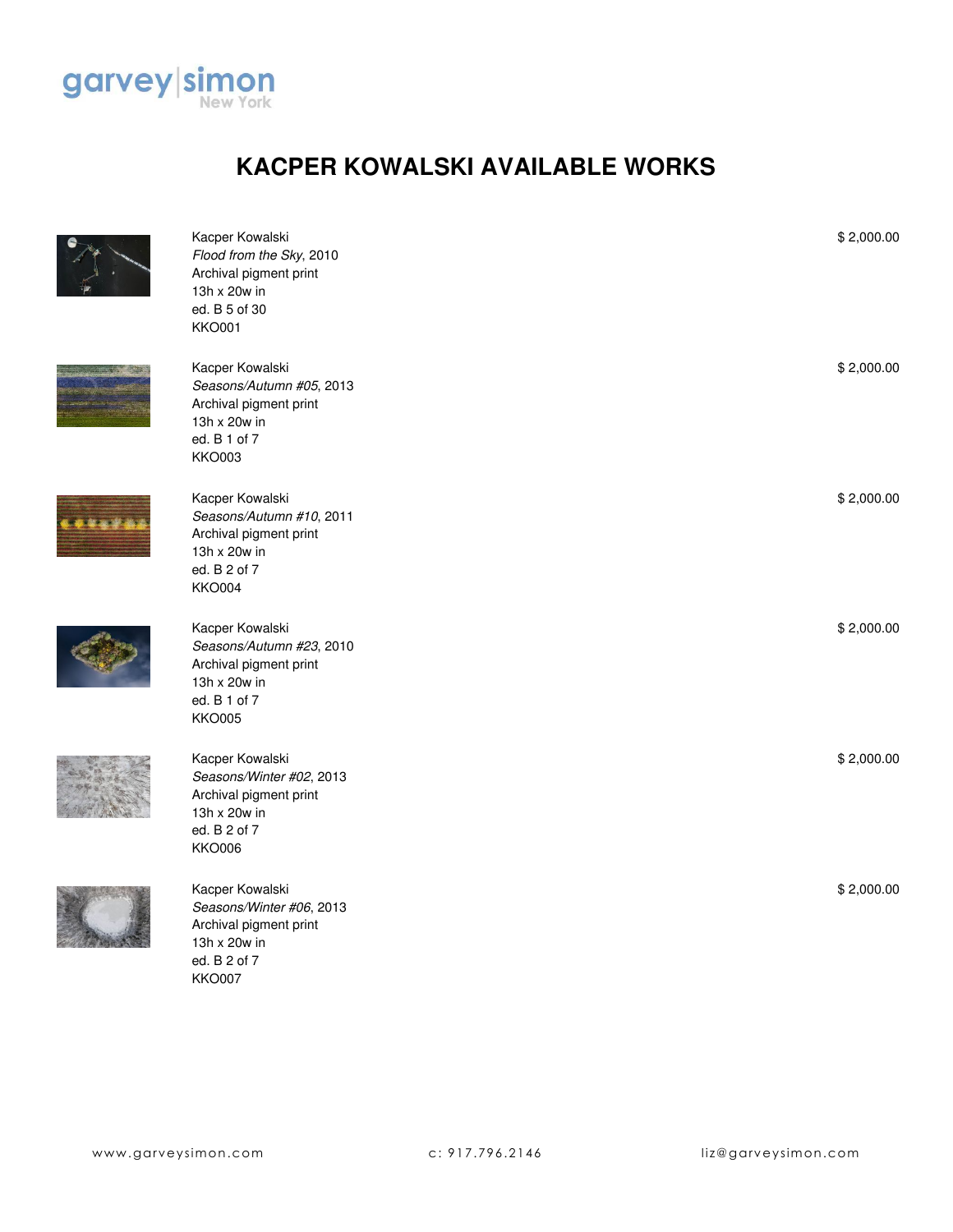

Kacper Kowalski *Toxic Beauty #14*, 2011 Archival pigment print

13h x 20w in ed. B 3 of 30 KKO008













Kacper Kowalski *Toxic Beauty #24*, 2011 Archival pigment print



*Seasons/Autumn #32*, 2015 Archival pigment print 27h x 41w in ed. 3 of 7 KKO014

Kacper Kowalski *Toxic Beauty #24*, 2011 Archival pigment print 13h x 20w in ed. B 1 of 7 KKO009 Kacper Kowalski *Toxic Beauty #24*, 2011 Archival pigment print 13h x 20w in ed. B 2 of 7 KKO010

13h x 20w in ed. B 3 of 7 KKO011 Kacper Kowalski *Toxic Beauty #29*, 2013 Archival pigment print 13h x 20w in ed. B 1 of 7 KKO012 Kacper Kowalski

\$ 2,000.00

\$ 2,000.00

\$ 2,000.00

\$ 2,000.00

\$ 2,000.00

\$ 3,900.00

\$ 3,900.00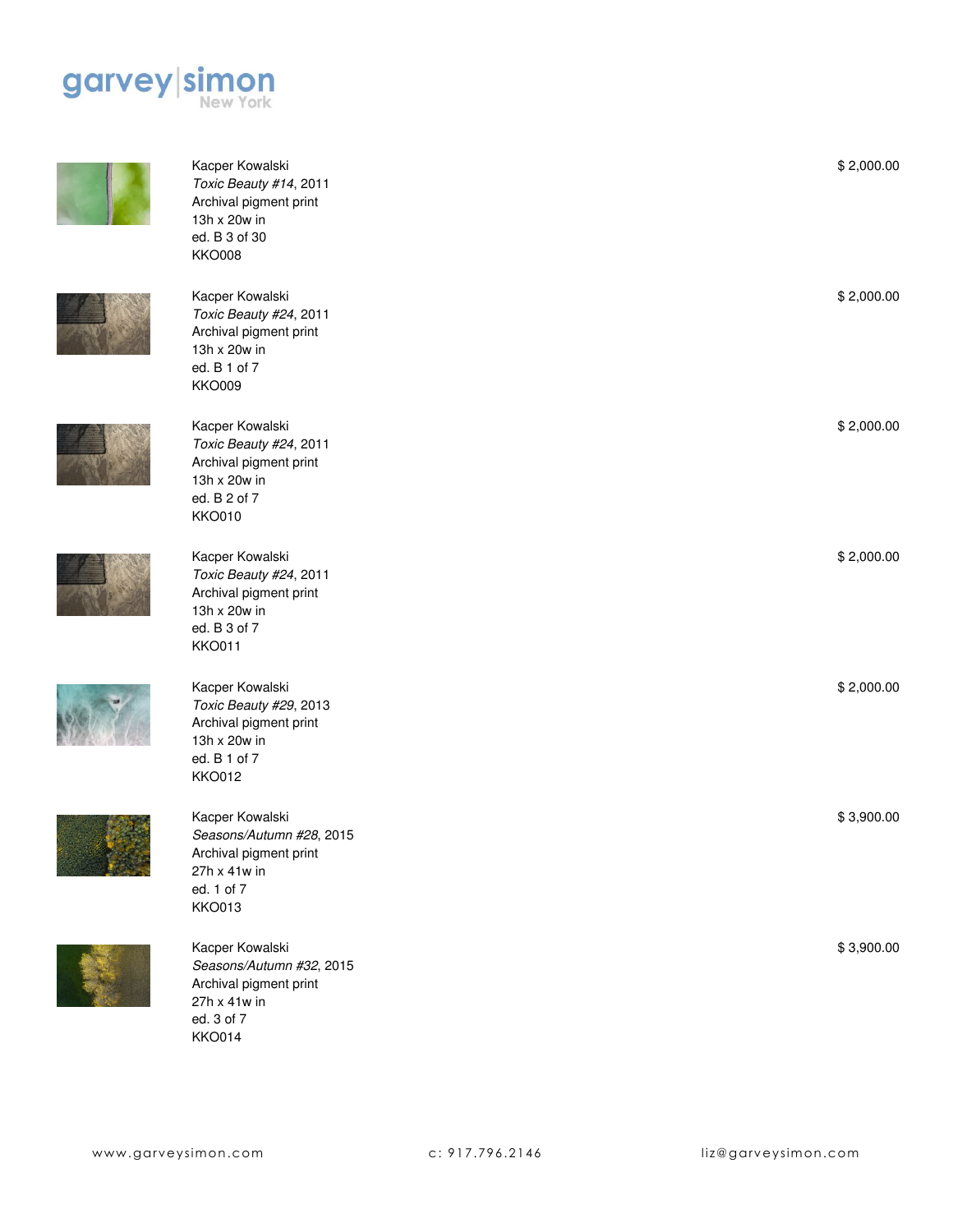







KKO021